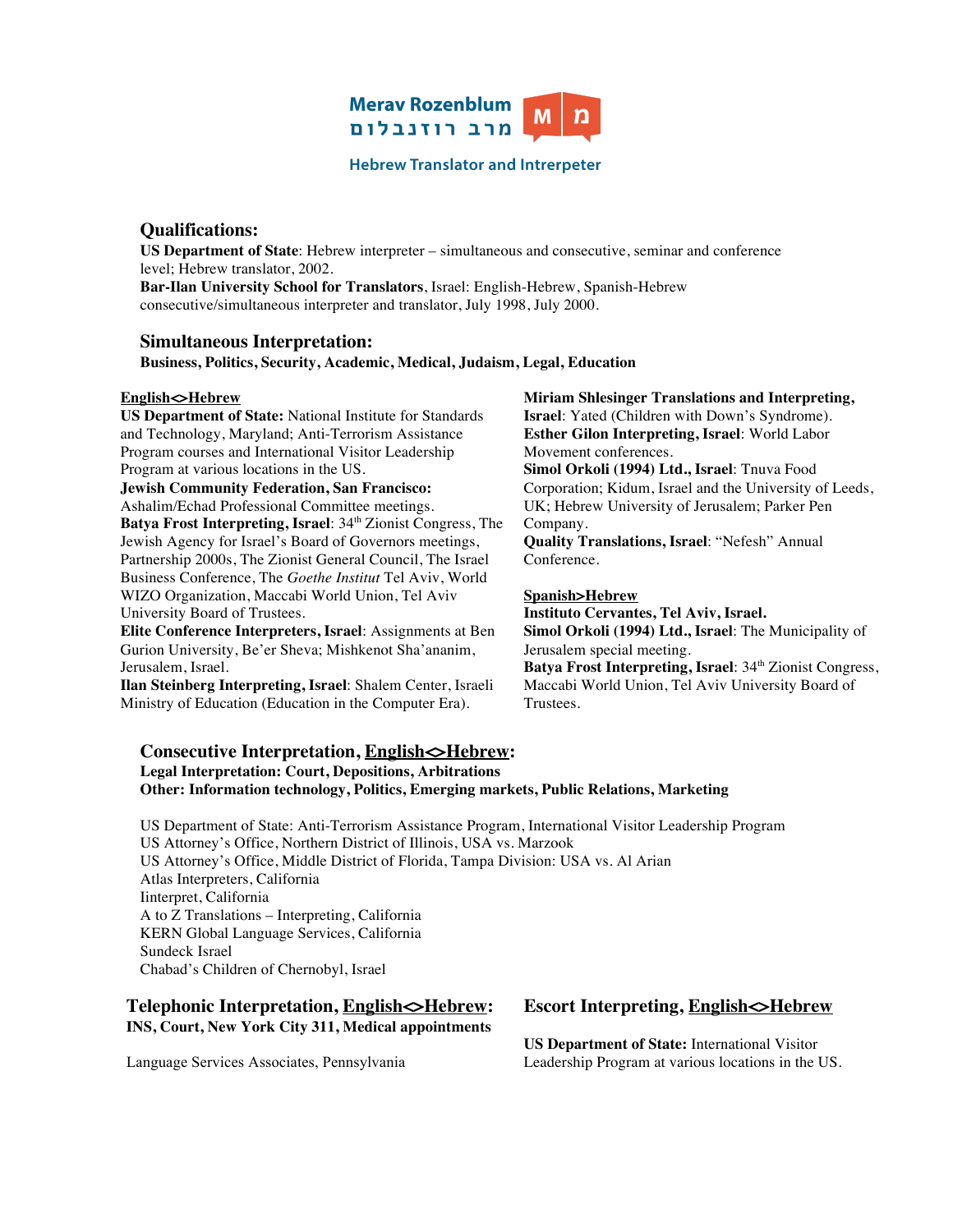### **Translation:**

#### **Legal, Business, Politics, Education, Technical, Healthcare, IT, Academic, Personal documentation**

#### **English>Hebrew**

Andalex Translation Services, Oregon ArchiText Inc., Massachusetts Arkansas Spanish Interpreters and Translators, Arkansas Atlas Translations, Cambridge, UK Banafix Israel Ltd. Capital Communications Group, Washington DC David Kamian, Israel Telecom Analysis Dr. Joanne Sonin eLocale, Inc., Idaho Eriksen Translations Inc., New York Evanston Northwestern Healthcare, Illinois Future Group, Egypt Idem Translations, Inc., California Intergraphics, California Inter-office, Israel Intrepid Productions, California JTG, Inc., Virginia Language Connections, Brookline, Massachusetts Language Intelligence, New York Lexicomm International, Inc., Pennsylvania Loq-Man Translations, California MasterWord Services, Houston, Texas McDonald's Corporation, Illinois Meridian, Translation Technologies, Israel Net Translations, Spain New England Translations, Massachusetts New York-Presbyterian Columbia Medical Center Pacolet International Translation Inc., Illinois Professional Translating Services, Florida Quality Translations, Israel Rina Ne'eman Hebrew Language Services, Inc., New Jersey Ritukh, Israel Russtech Language Services, Florida Sally Low & Associates, California Stoquart SA, Belgium Techno-Graphics & Translations Inc., Illinois

#### **Hebrew Editing and Proofreading:**

Atlas Translations, London, UK. Bowne, New York Captions, Inc., California Evanston Northwestern Healthcare, Illinois Confederation House, Center for Ethnic Music, Poetry and Literature, Jerusalem, Israel Foundation of International Services, Inc., Washington. Inlingua Princeton, New Jersey Iverson Language Associates, Inc., Wisconsin JTG, Inc., Virginia

The Corpus of Spoken Israeli Hebrew, Tel-Aviv University, Israel The Janusz Korczak Association in Israel TransXpert Inc., Illinois Ubiqus Reporting, New York

#### **Hebrew>English**

Access Multilingual Services, California Advanced Stent Technologies, California California Translations, California Certified Languages International LLC, Oregon CITI Language Center Inc., Miami Beach, Florida Continental Interpreting Services, Inc., California EuroNet Languages Services, Inc., New York Global Accent Translation Services, California MasterWord Services, Houston, Texas New England Translations, Massachusetts OSTranslations, California Professional Translating Services, Florida Rennert Bilingual, Inc, New York Rescribe, California RWS Group, San Francisco, California The Russian Connection Unlimited, New York Translationlinks, Colorado Tristan Translations, California Vital International Programs, Inc., Michigan

#### **Spanish>Hebrew**

AMILAT, Asociación Israelí de Investigadores del Judaísmo Latinoamericano Amiram Gizelter, Esq. Babel Publishers, Israel Hever International Translators, Israel Marcela London Metzerplast, Israel Officeservice, Israel Sifrut Achsav Publishers, Israel Spell, Israel The Sheva Choir, Israel

Language Services Associates, Pennsylvania Language Services Unlimited, Georgia LanguageSpeak, Inc., Florida Lexicomm International, Inc., Pennsylvania OSTranslations, California Production s.a./n.v., Belgium *Targima*, ITA's journal, Israel Techno-Graphics & Translations Inc., Illinois Transperfect Translations, Inc., New York TransXpert Inc., Illinois Yossi Klein Halevi, Israel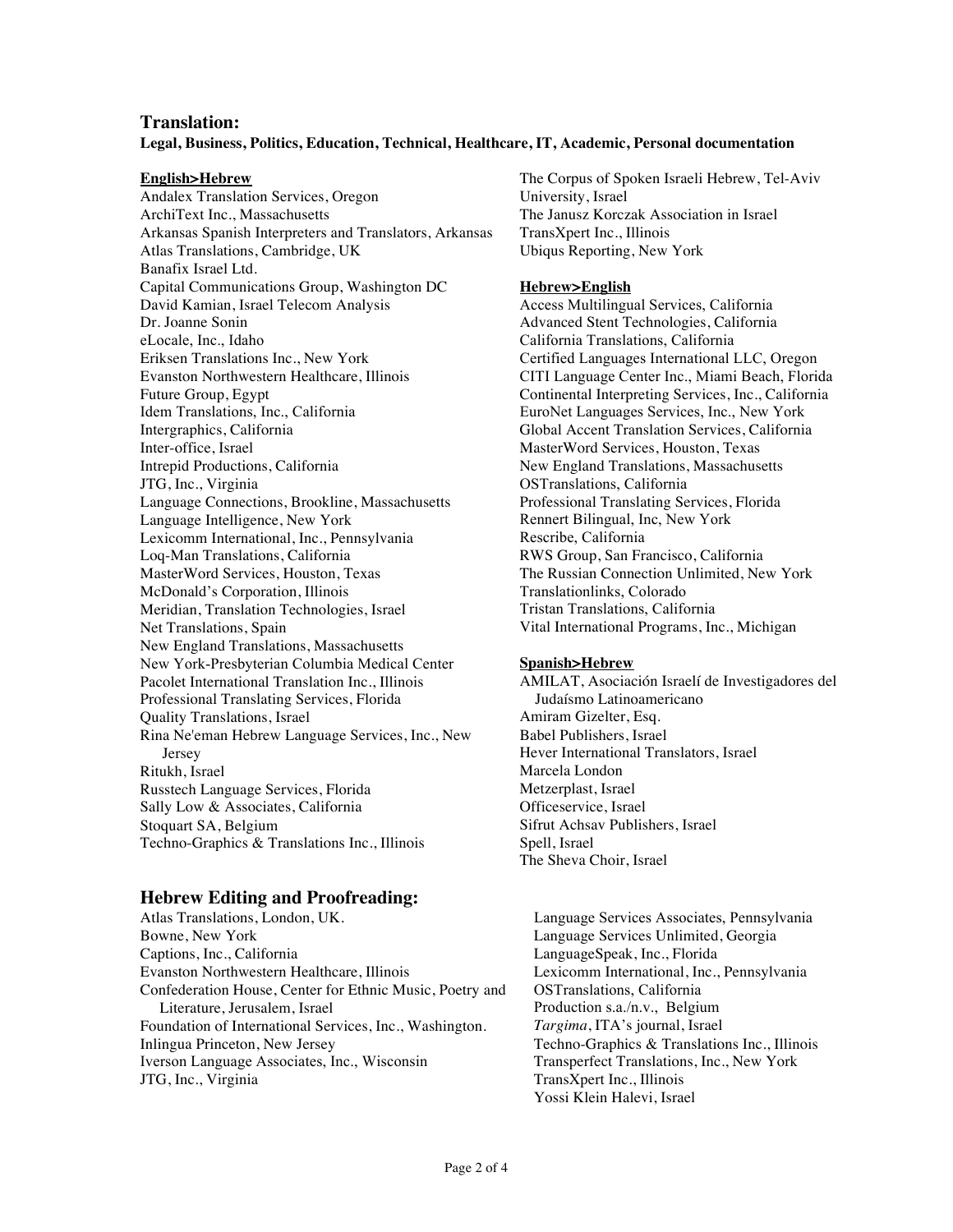## **Hebrew Subtitling for English and Spanish:**

Technicolor, California Visual Data, California International Contact, Inc., California Aley Koteret Hafakot (VEF) Ltd., Israel Ot Video Translating Studios Ltd., Israel

## **Hebrew Voice-over**

Amerolink Inc., Florida Transperfect, New York

# **Hebrew Audio Transcription**

Language Services Associates, Pennsylvania

## **Published Translations (in Hebrew):**

# -[Forthcoming] *At the Entrance to the Garden of Eden*, by Yossi Klein Halevi, Hakibutz Hame'uchad.

-[Forthcoming] *Un Secreto para Julia*, a novel by Patricia Sagastizábal, Libros Press.

*-Nosotras que nos queremos tanto*, a novel by Marcela Serrano, Libros Press, 2004.

-[Forthcoming] A collection of presentations from the International Symposium on Corpus Linguistics and the Study of Modern Hebrew that took place at Emory University, Atlanta, GA, on February 3-4, 2000. Tel Aviv University Press.

*-Latin American Jewry – Essays in Honor of Haim Avni*, AMILAT, Research Association for Latin America Jewry and The Avraham Harman Institute of contemporary Jewry, The Hebrew University of Jerusalem, 2001.

*-"The Right to Dignity and the Obligation to Respect" According to the Teachings of Janusz Korczak*, The Book of the Sixth International Academic Conference, The Janusz Korczak Association in Israel, 2000. -"Aristophanes' Hiccoughs and Sneeze in Plato's *Symposium* 189a", *Historia*, Journal of the Historical Society of Israel, August '98.

# **Published Original Works:**

-"How Do You Say 'I Do' in Hebrew?" *Translorial*, Northern California Translators Association's journal, Volume XXVI, No.1, February 2004; *Targima*, Israel Translators Association's journal, Volume 44, November 2004.

-"Impressions from the ITA conference", *Targima*, Israel Translators Association's journal, Volume 45, September 2005.

-"Re-translating the Classics in Hebrew", Translorial, Northern California Translators Association's journal, Volume XXVIII, No. 1, February 2006.

## **Presentations:**

-Hebrew Enrichment Workshop, ITA Annual Conference, Haifa, Israel, January 25-27, 2005 -Hebrew Language Workshop, ATA 45<sup>th</sup> Annual Conference, Toronto, ON, Canada, October 14-16, 2004. -Hebrew Language Workshop, ATA 43<sup>rd</sup> Annual Conference, Atlanta, GA, November 6-9, 2002. -Hebrew Translation and Interpreting Training, ATA 42<sup>nd</sup> Annual Conference, Los Angeles, CA, October 31-November 3, 2001

## **Equipment**

PC, Windows XP, MS Office Pro 2002, Abode Acrobat, WinZip, DSL Internet connection, E-mail, fax.

## **Education:**

Graduate degrees in English-Hebrew and Spanish-Hebrew Translation and Interpreting, *magna cum laude*, Bar-Ilan University School for Translators, Israel. 2000.

M.A., English Literature, Bar-Ilan University. Israel, 1999.

B.A., English and Spanish literature, Hebrew University of Jerusalem. Israel, 1994.

# **Cultural Evaluation:**

Rxmark, New York Eriksen Translations Inc., New York Choice Translating, Inc., North Carolina Lexpress International, Inc, Connecticut

## **Evaluation and Testing of Translations:**

US Department of State, Washington DC New-Global Translations, New York Language Intelligence, New York Production s.a./n.v., Belgium